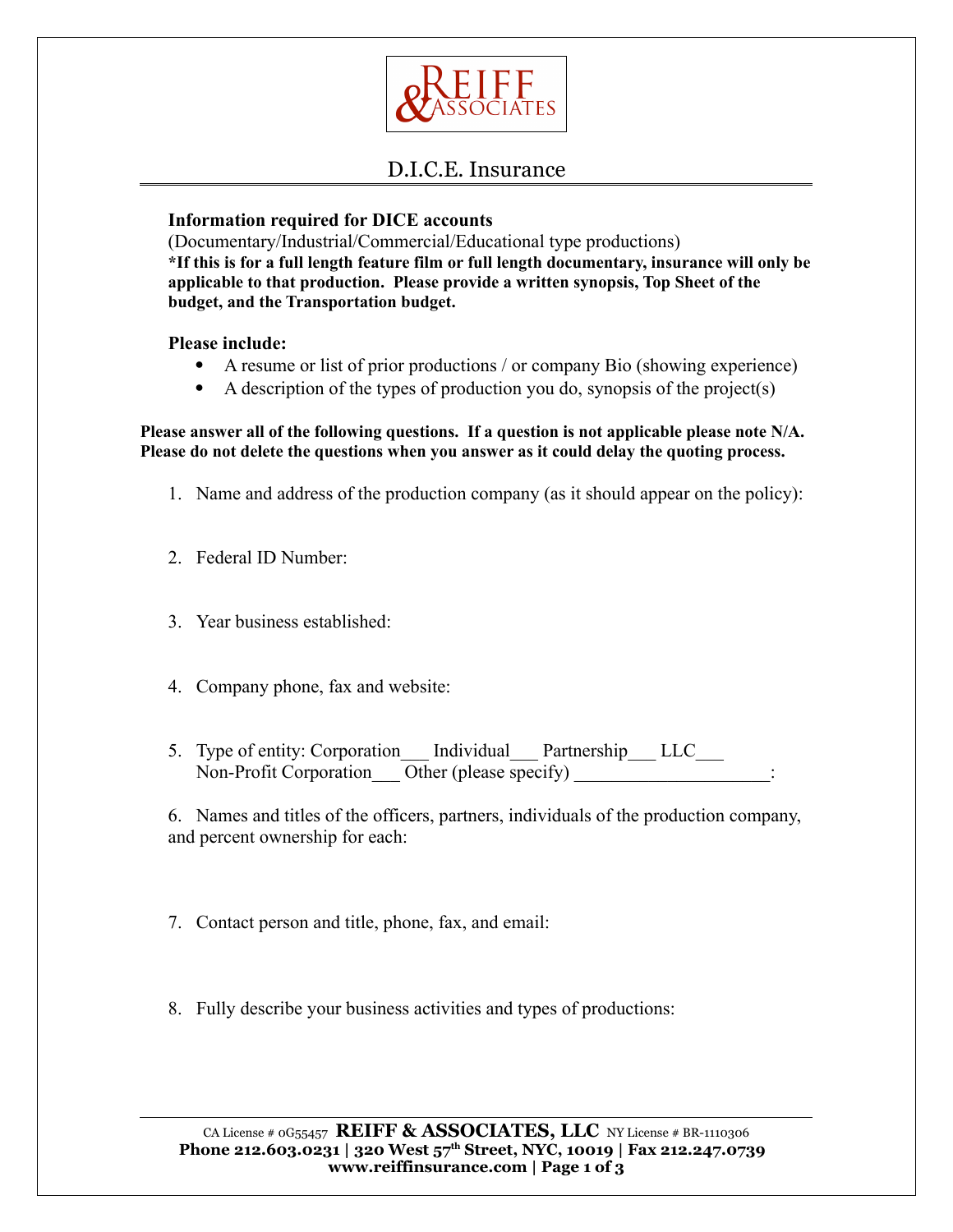

# D.I.C.E. Insurance

- 9. Past record of insurance coverage. If none please indicate:
	- a. What insurance carrier(s), if any:
	- b. Dates of coverage:
	- c. We will need all available loss history (Loss Runs) from your previous insurance carrier(s):
	- d. If you have been in business with no previous insurance, please explain:
- 10. Estimate of your Gross Production Costs (GPC) over the next 12 months for all production activity. (GPC is briefly defined as your cost to produce less profit or mark-ups.):
- 11. Please provide title and brief synopsis, if this is for a specific documentary:
- 12. Replacement Value of your Equipment this is equipment taken on & off your premises, such as cameras, sound recording, grip, lighting, etc:
	- a. Owned:
	- b. Rented:
- 13. Replacement Value of your Office Contents (remains on premises; coverage is specific to your location) – furniture and fixtures, office machinery, fine arts, office stock and supplies, etc and any office improvements and betterments:
- 14. Replacement Value of your Computers (desktops, laptops, servers, etc):
- 15. Do you shoot on film, tape, digital video, etc? If film, what lab are you using? What film size are you using, i.e. 16mm, 35mm, etc.?
- 16. Name of your Payroll Service: